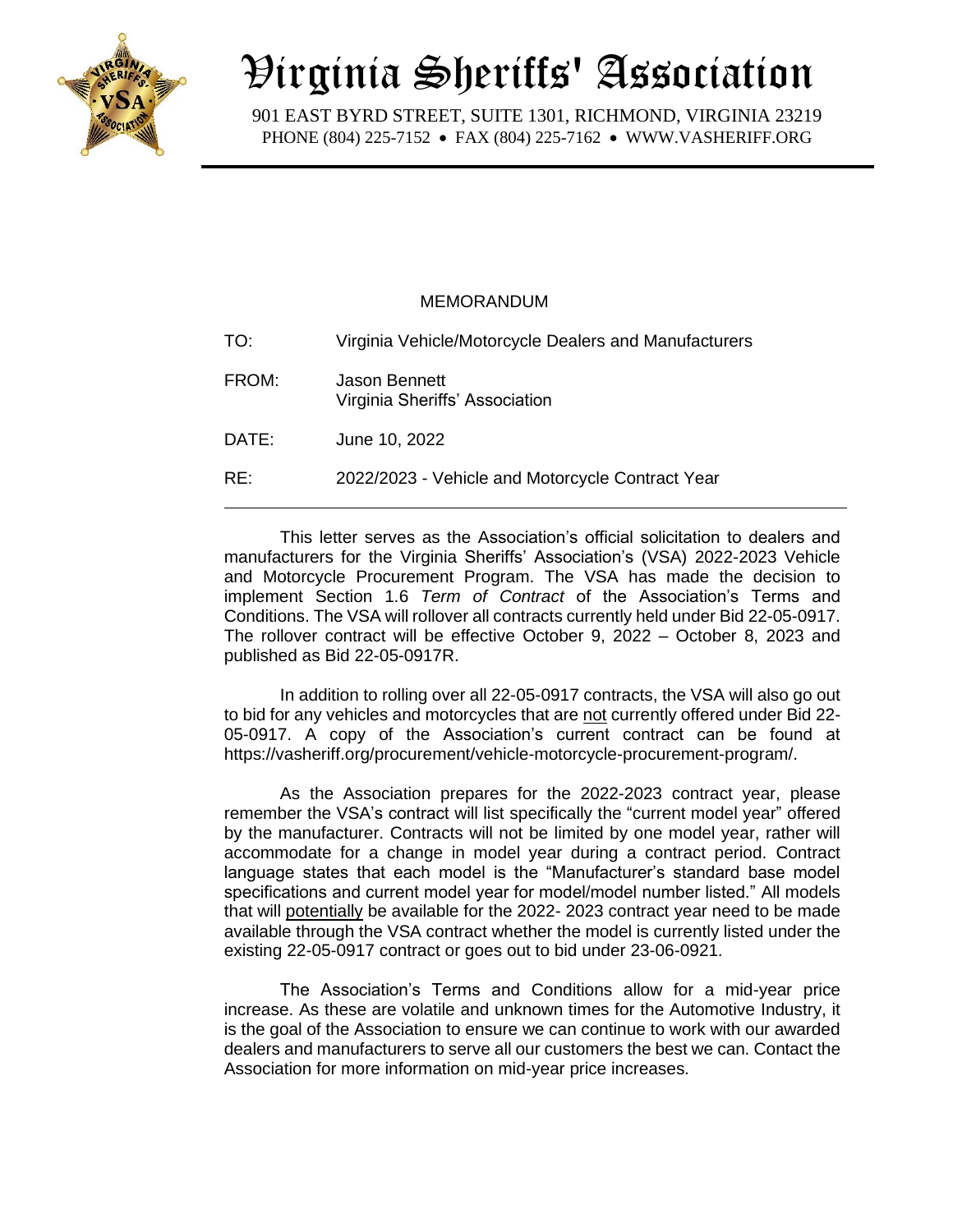All vendors who agree to rollover contracts for the upcoming contract year must complete the provided rollover agreement and submit to Kaylyn Mitman at kmitman@virginiasheriffs.org by June 17, 2022, as a pdf file.

Any vendors who do not wish to rollover their existing 22-05-0917 contract for the upcoming contract year must notify Kaylyn by June 17, 2022. You may choose to not rollover for all contracts or individual contracts. Please provide the list of the contracts you wish to not roll over by item number in numerical order and the reason why you wish to not roll over.

All vendors who agree to rollover their contracts for the upcoming contract year shall submit a price increase, updated build sheet, and option sheet for each item number currently on contract. Price increase requests, updated build sheets, and option sheets must be submitted to Kaylyn at kmitman@virginiasheriffs.org by September 9, 2022. Requirements on how to submit your price increase requests, updated build sheets, and option sheets will be provided by the VSA. Please note the rollover pricing will not go in effect until October 9, 2022.

Enclosed you will find the VSA's Vehicle and Motorcycle Procurement Program's official 2022-2023 bid calendar. All bidding for Bid 23-06-0921 will be completed through the Association's online bid system, VendorLink. All dealers who wish to participate must register with VendorLink to have access to submit a bid. All dealers will be responsible for uploading build sheets, option sheets (must include list of models available for upgrades/downgrades), and all required bid documents.

Registration for Bid 23-06-0921 will be open June 10, 2022 through August 25, 2022. We encourage you to complete your registration as soon as possible. If you already have an account with VendorLink you do not need to create a new account. No bids or required documents will be accepted outside of VendorLink, and the Association will not accept any hard bid submissions for Bid 23-06-0921. All contracts will go into effect on October 9, 2022.

The VSA looks to our dealer and manufacturer partners for recommendations on which new models to add to our program. As the Association works to prepare the first draft bid package, please complete the "Add/Delete Form" and provide to Kaylyn by **June 24, 2022**. We encourage all bidders to pick the most popular base models you wish to include and have all other applicable upgrade/downgrades listed on the option sheet that will be uploaded with your bid.

We look forward to growing and providing the benefits of our cooperative bid program to even more public bodies within the Commonwealth. Additional information on our Vehicle and Motorcycle Program can be accessed at https://vasheriff.org/procurement/vehicle-motorcycleprocurement-program/. Once you are on the website you will find information on the existing open bids, important documents such as the program's Terms and Conditions, and other bid support documentation. All important documents relating to the 2022-2023 bid period will also be available on VendorLink.

We hope you will participate in this year's rollover and bidding processes. Please contact Kaylyn Mitman at kmitman@virginiasheriffs.org or at (919) 459-6471 should you have any questions regarding your registration or overall participation.

If your company received this solicitation but are not eligible to sell within the Commonwealth of Virginia, please contact Kaylyn Mitman at kmitman@virginiasheriffs.org to be removed from our distribution list.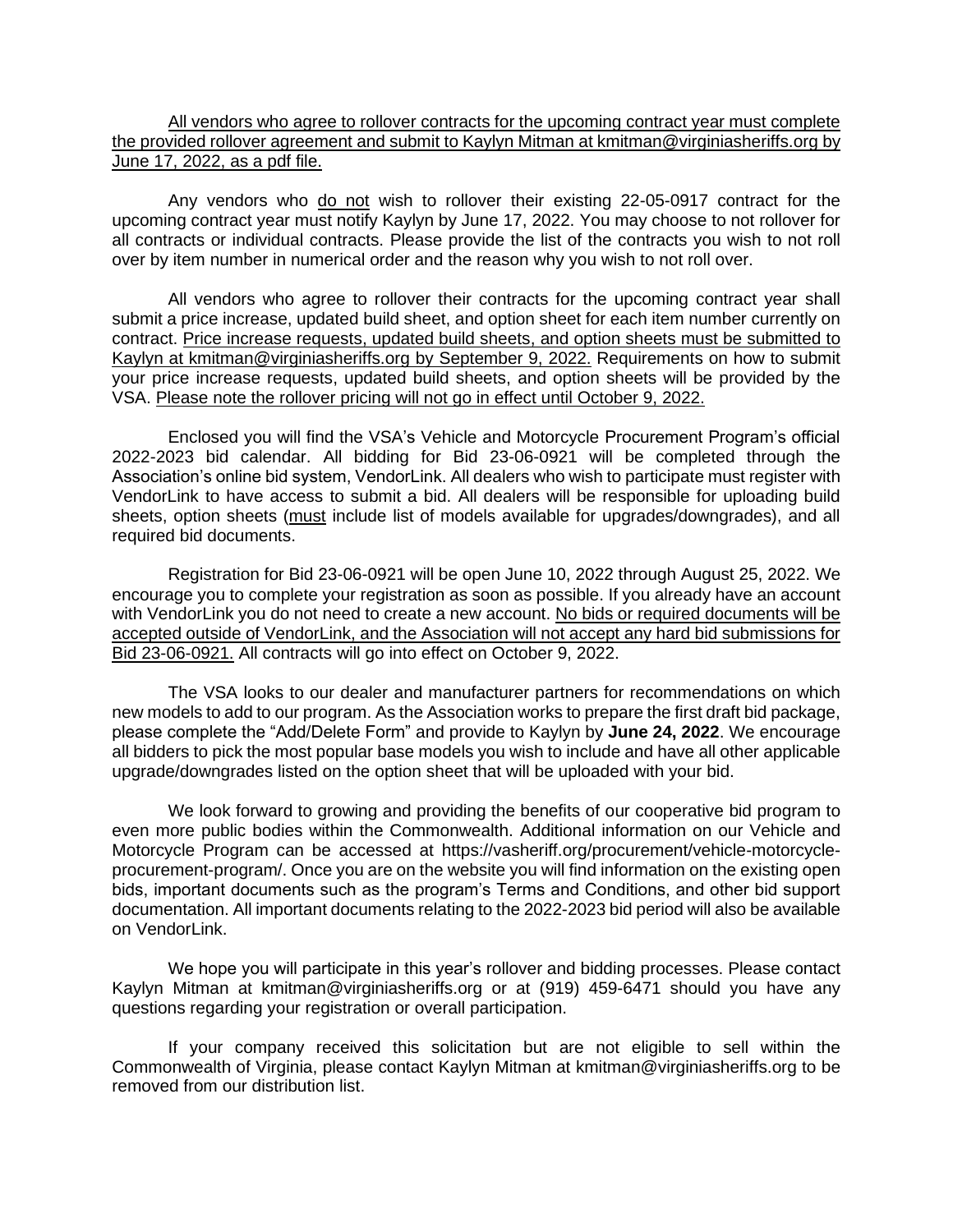I look forward to working with you. Please contact me at (919) 459-8195 or at jbennett@virginiasheriffs.org if you have any questions or need additional information on the Association's Vehicle and Motorcycle Procurement Program.